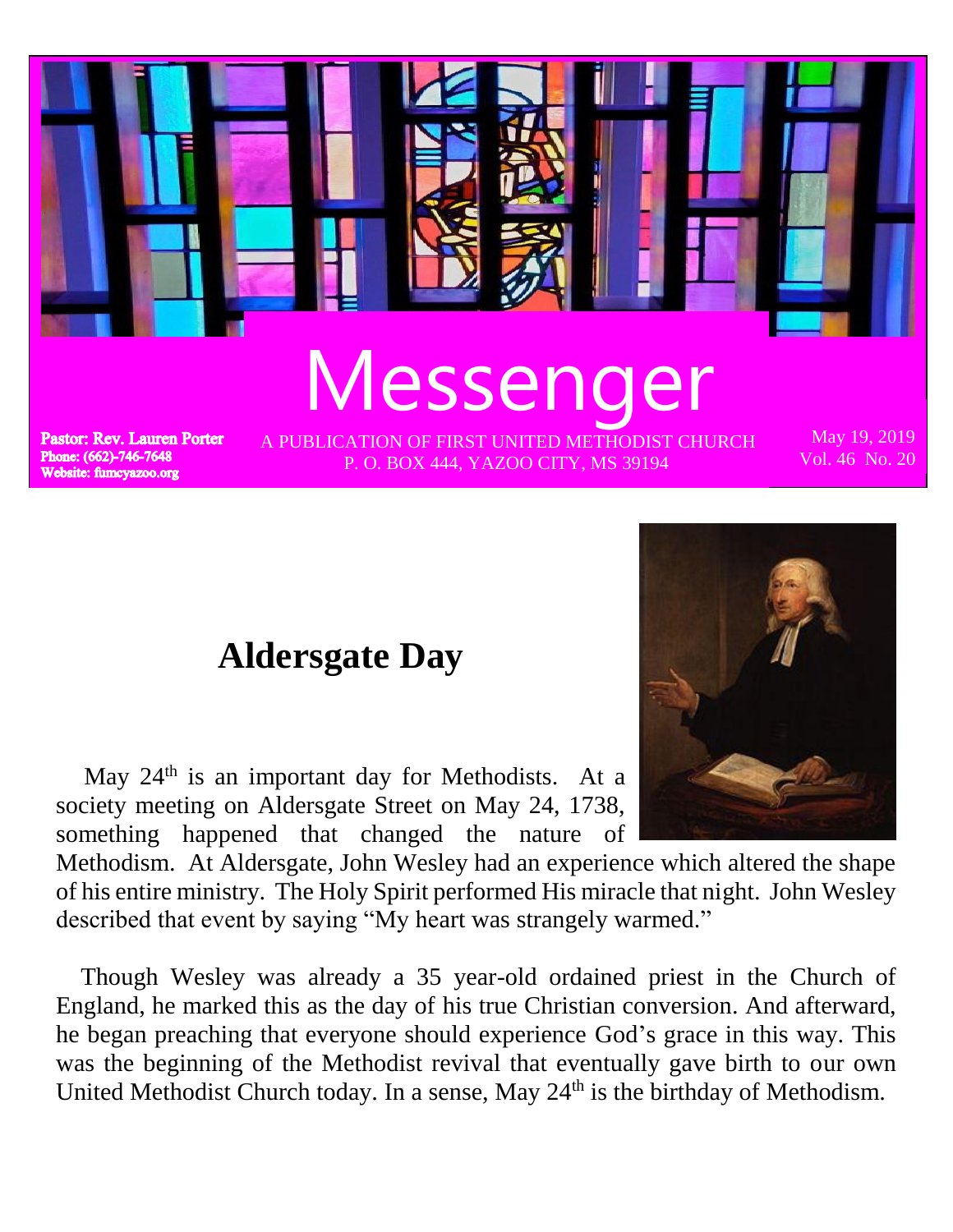### **THIS WEEKS CALENDAR**

**SUNDAY, MAY 19** 9:00 a.m. Come AZ U R Service 9:50 a.m. Sunday School 11:00 a.m. Traditional Service 5:00 p.m. Youth/Home of De & Julie Paul

**MONDAY, MAY 20** 9-12 noon Methodist Market

**WEDNESDAY, MAY 22** 5:30 p.m. In the Hands of God/Prayer Meeting 6:00 p.m. Chancel Choir

**SATURDAY, MAY 25** 9-12 noon Methodist Market



19. Tyler Bardwell

23. Tatum Reeves

24. Linda Ketchum, Stella Melton

 $\sim$  ~ ~ ~ ~ ~

25. Finley Kraft

19. Mr. & Mrs. Alan Swoope 22. Mr. & Mrs. Bill Kyle 24. Mr. & Mrs. Rob Hines



*Junior Harvey* Janice Middleton

*Charlotte Helton*

Janice Middleton

*Roger Lyles*

M/M Charles Davis

*Sue Parker* M/M Charles Davis

*Judy Miller*

Janice Middleton

## *Macel Gary Simmons*

M/M Chares Davis M/M Jim Green Helen Hendrix D/M David Arnold Catfish Farmers of Arkansas Bill Meeks Fishbelt Feeds, Inc. M/M Chat Phillips M/M Joseph Carr M/M Sidney Prosser M/M Bryan Jones, III Jane S. Roper

## *Marvin Terrell*

M/M Jim Green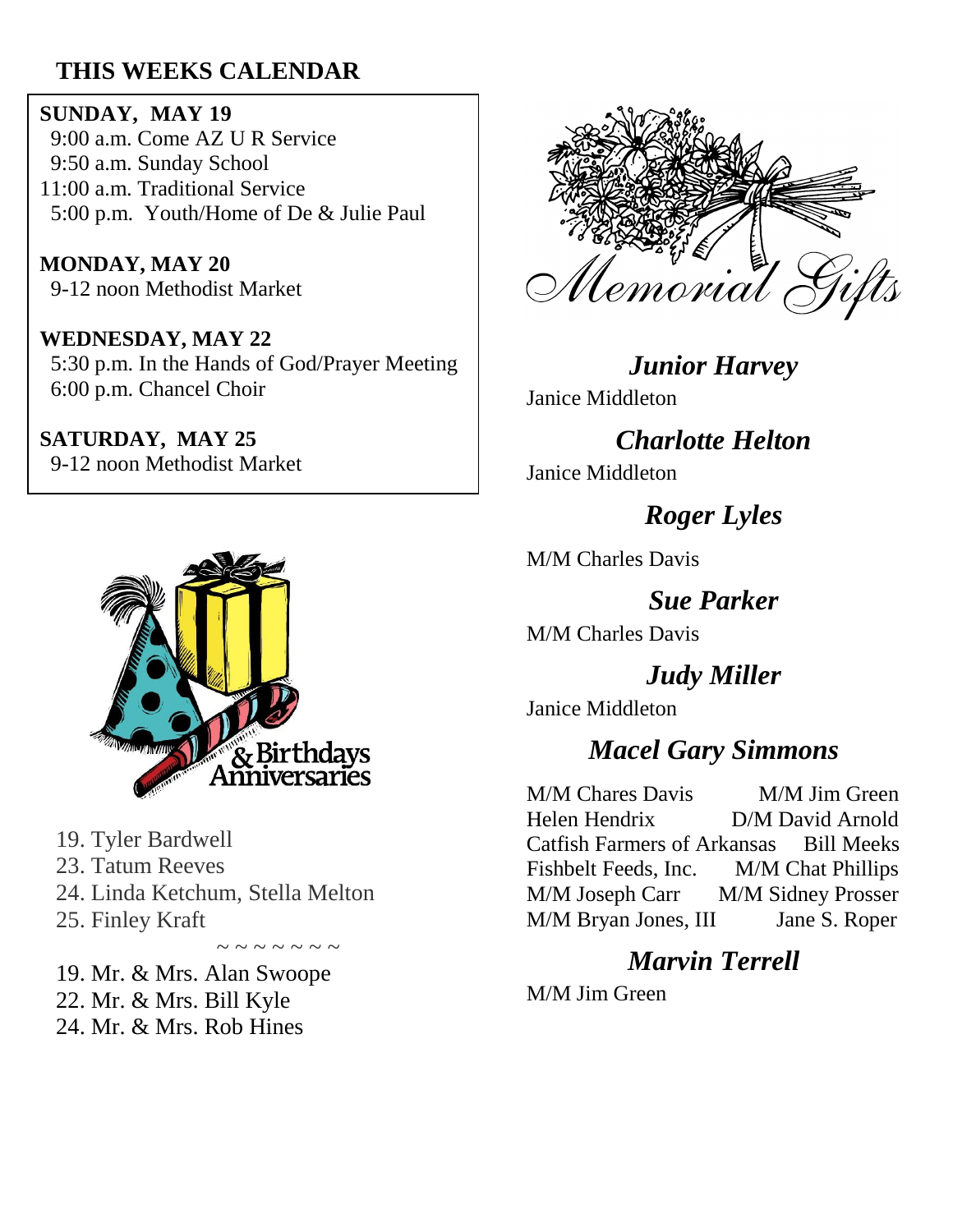# **Solid Ground Youth**

 This Sunday we will continue our study from the Book of Psalms. This week's lesson is from Psalm 27. This Psalm reminds us that when God is with us, there is no reason for us to be afraid. Even when we may feel that we are alone, God never leaves us. We just need to look to Him.

# **Sunday Night Youth and Wednesday Night Small Group**

 Our first Summer get together will be this Sunday, May 19 at the home of Julie and De Paul. There is also a calendar of events on the wall in the youth basement. Run downstairs and snap a quick picture so you will know what's going on ahead of time.



 **Congratulations to Maggie Peaster and Mary Russell Perry. These two young ladies have been selected to serve as 2019 Summer Counselors for the M28 Camp Beach and Mountain Camps. Our church family is very proud of you both.**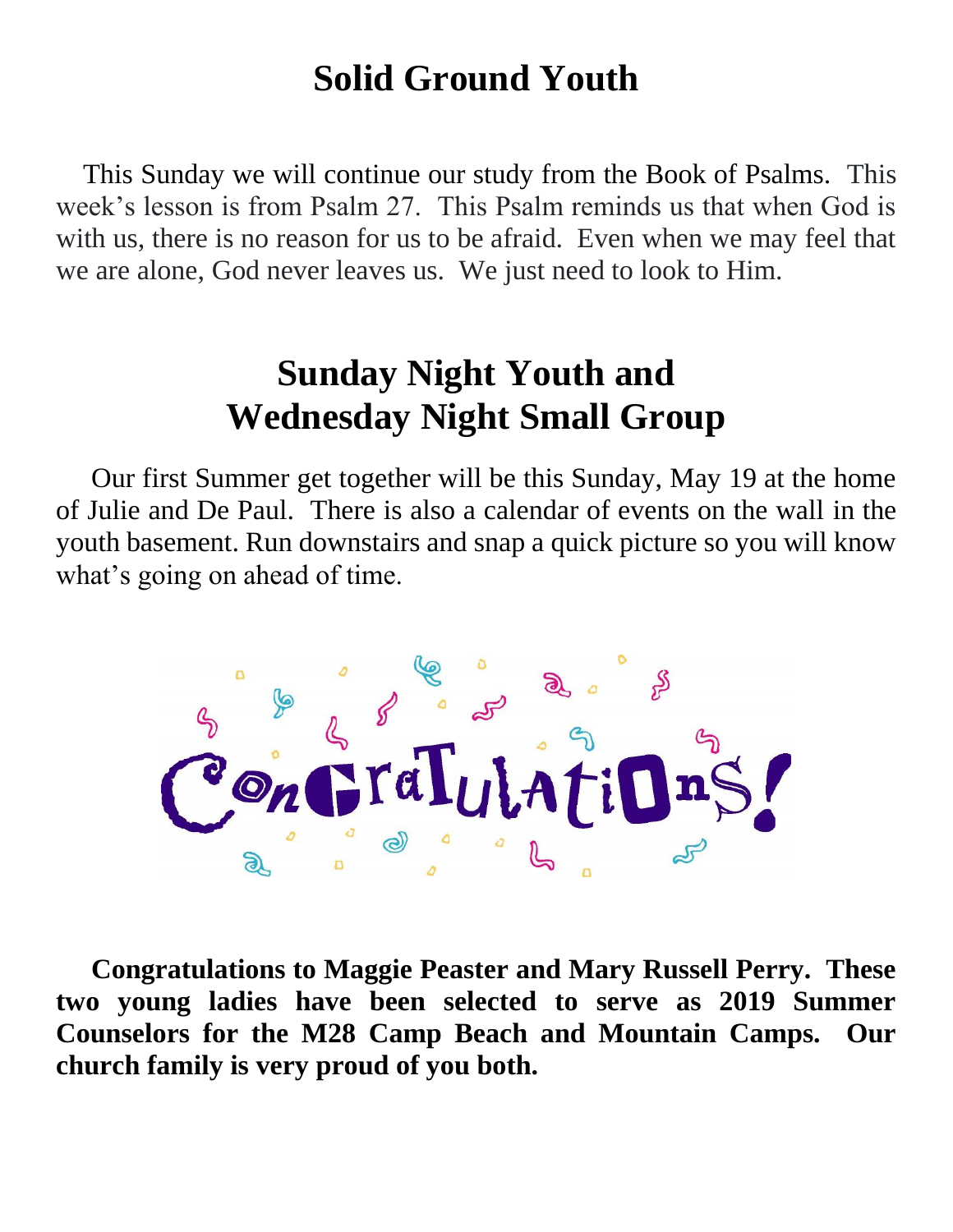# Children's Page



 "Friends love all the time, and kinsfolk are born for times of trouble."

Proverbs 17:17



 This month has us looking at friendships in the Bible. Our lesson this Sunday is about four friends. The story is about a man who was paralyzed, and his friends took him to see

Jesus. This man needed his friends in order to get to Jesus. We need to be the kind of friend that will tell our friends about Jesus.

#### **HisKidz & Planet 456 Summer Activities:**

On Friday, May 24, all grades 1-6 (this includes those who will be  $1<sup>st</sup>$  graders in the Fall) will be going to the movie in Madison to see Disney's Aladdin. The cost of the movie is \$8.00, and you will also need money for snacks (\$12). The meeting time will be announced once the movie has been



released. Parents are welcome to tag along to enjoy the show. Please contact Tera Smith if you will be joining us.



 The theme and dates for this year's Vacation Bible School have been set. The dates will be Tuesday, May 28- Friday, May 31 from 8:30 a.m. until 11:30 a.m. The theme this year is *ROAR: Life is Wild – God is Good.* Registration is in the

Fellowship Hall. VBS is for those who will be entering  $4-k$  through  $6<sup>th</sup>$ grade in the fall.